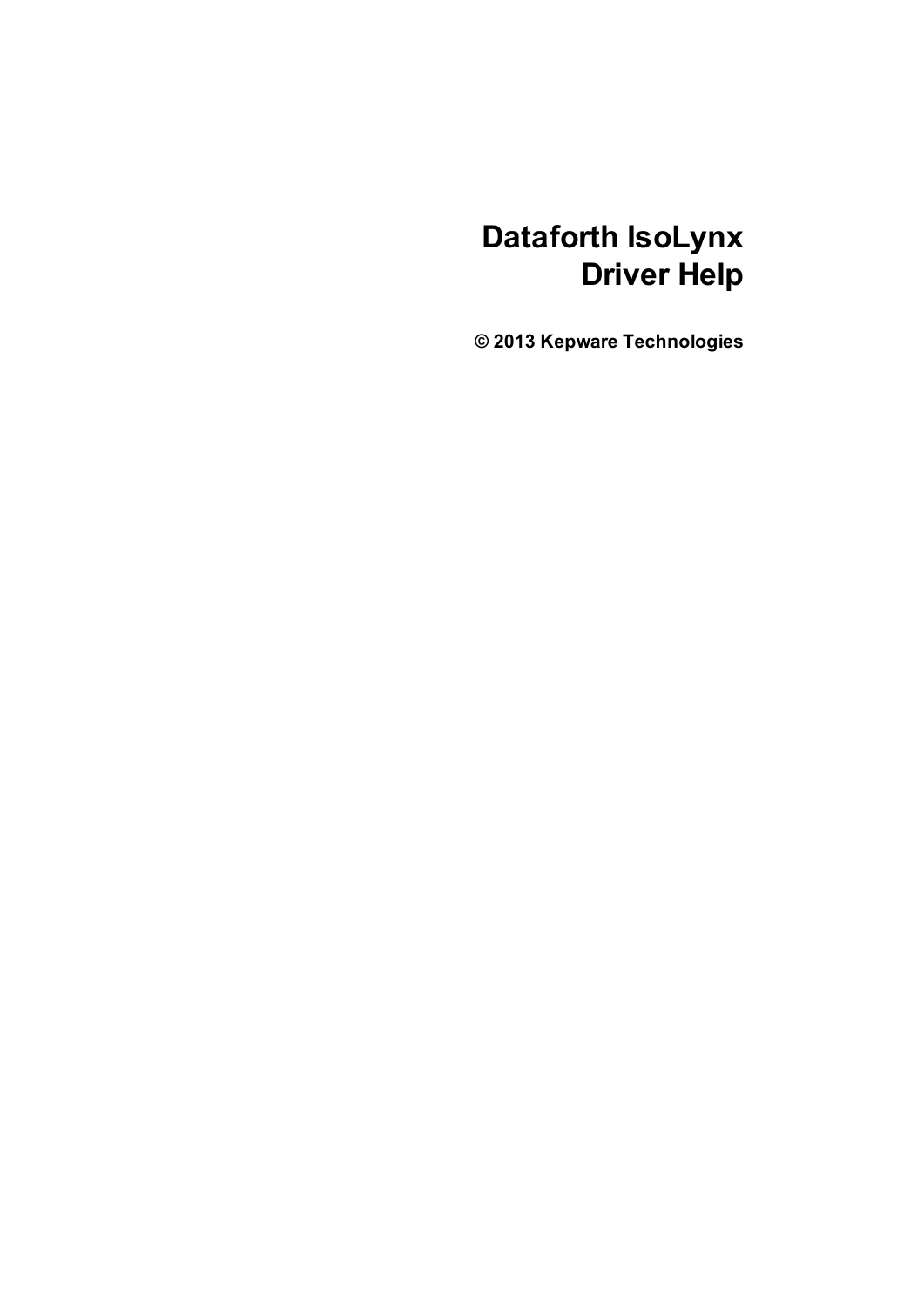# <span id="page-1-0"></span>**Table of Contents**

| Device ' <device name="">' responded with error 'Error Code' (Tag 'address') 16</device>                |  |
|---------------------------------------------------------------------------------------------------------|--|
| Device ' <device name="">' responded with error 'Error Code' (Tag 'address') during Connect 16</device> |  |
|                                                                                                         |  |
| Unable to Connect to Device or IO Inquire error during tag Database Creation 17                         |  |
|                                                                                                         |  |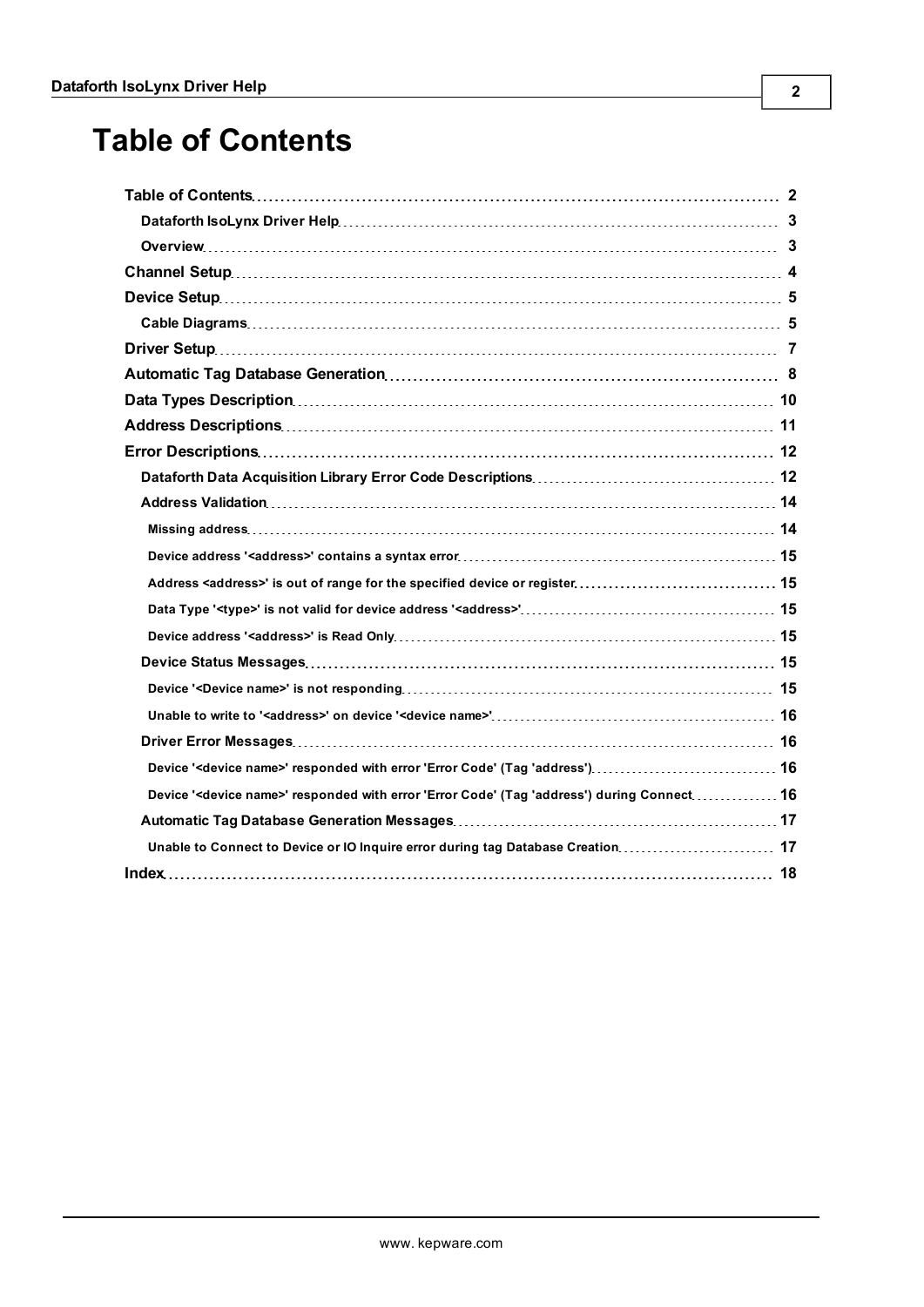### <span id="page-2-0"></span>**Dataforth IsoLynx Driver Help**

Help version 1.015

#### **CONTENTS**

**[Overview](#page-2-1)** What is the Dataforth IsoLynx Driver?

**[Channel](#page-3-0) [Setup](#page-3-0)** How do I configure the communication parameters?

**[Device](#page-4-0) [Setup](#page-4-0)** How do I configure a device for use with this driver?

**[Driver](#page-6-0) [Setup](#page-6-0)** How do I configure this driver?

#### **[Automatic](#page-7-0) [Tag](#page-7-0) [Database](#page-7-0) [Generation](#page-7-0)**

How can I easily configure tags for this driver?

#### **[Data](#page-9-0) [Types](#page-9-0) [Description](#page-9-0)**

What data types does this driver support?

#### **[Address](#page-10-0) [Descriptions](#page-10-0)**

How do I address a data location on an IsoLynx device?

### **[Error](#page-11-0) [Descriptions](#page-11-0)**

<span id="page-2-1"></span>What error messages does this driver produce?

#### **Overview**

The Dataforth IsoLynx Driver provides an easy and reliable way to connect Dataforth IsoLynx devices to OPC Client applications, including HMI, SCADA, Historian, MES, ERP and countless custom applications. It is intended for use with all ISOLYNX SLX100 data acquisition systems.

This driver was created in partnership with DATAFORTH and DATAFORTH endorses the use of this driver as the ISOLYNX SLX100 official OPC interface for their products. In addition, this driver uses DATAFORTH supplied communication software modules that encapsulates the low-level communication details of the isoLynx Command Protocol.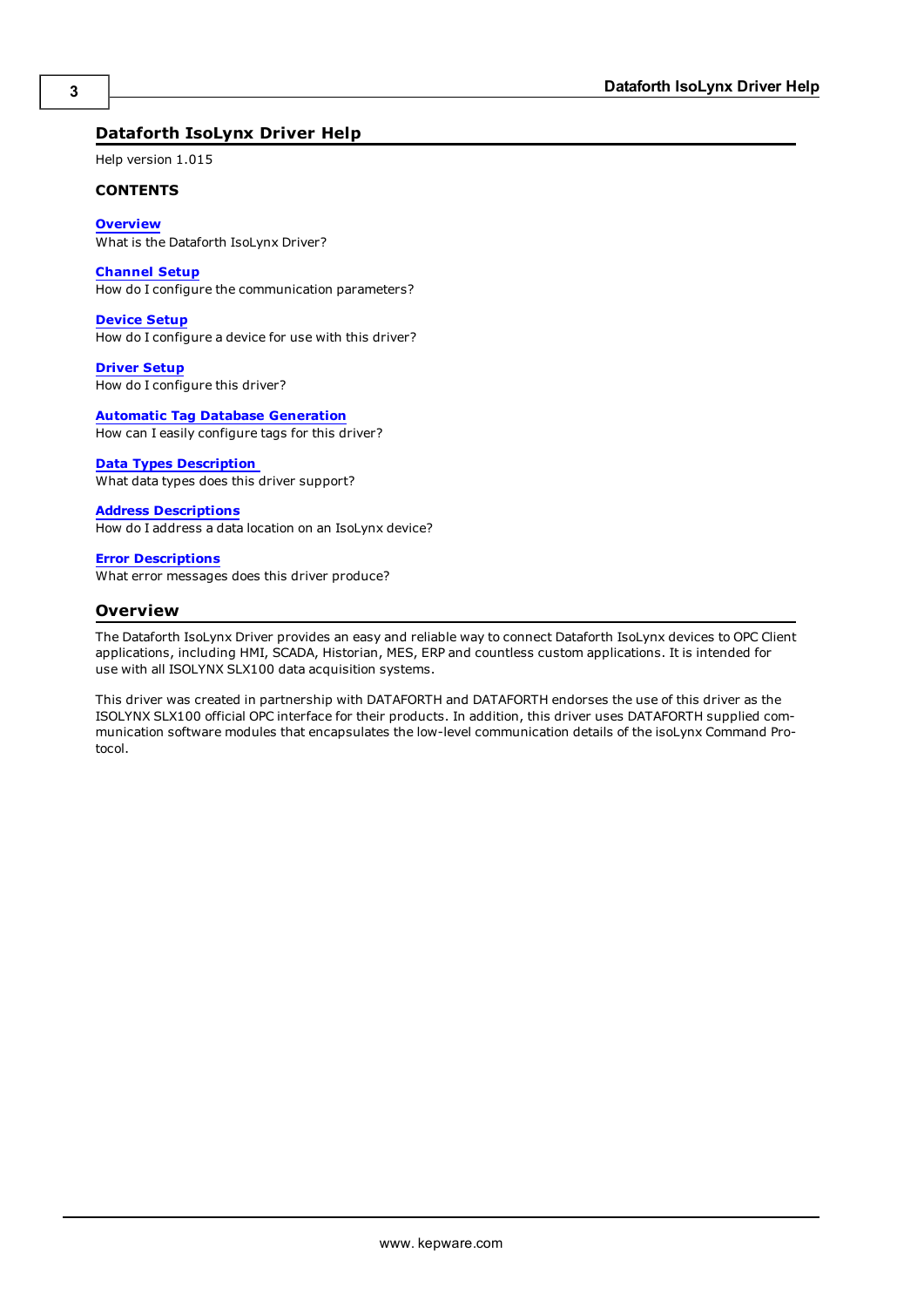### <span id="page-3-1"></span><span id="page-3-0"></span>**Channel Setup**

A channel represents a serial line connected to one of the computer's COM ports or an Ethernet network connected to the computer's default Network Interface Card (NIC). The Channel Properties specify the type of connection as well as other properties shared by devices on that network. For more information on general Channel Properties, refer to the main OPC server's help documentation.

#### **Communications**

| New Channel - Communications |                                                                                                                              | x    |
|------------------------------|------------------------------------------------------------------------------------------------------------------------------|------|
| -8 A                         | Interface Type: RS-232<br>▼<br>COM Port: COM1<br>▾╎<br>Baud rate: 9600<br>▼<br>Interface Option: None<br>$\overline{\nabla}$ |      |
|                              | $<  \underline{\mathsf{Back}}$<br>$N$ ext ><br>Cancel                                                                        | Help |

Descriptions of the parameters are as follows:

- l **Interface Type:** This parameter specifies the interface type. Options include RS-232, RS-485/2, RS-485/4, and Ethernet. The default setting is RS-232.
- **COM Port:** This parameter specifies the COM port for serial communications. The valid range is 1 to 255. The default setting is COM1.
- l **Baud Rate:** This parameter specifies the baud rate that will be used to configure the selected COM port. Options include 1200, 2400, 4800, 9600, 19200, 38400, 57600, and 115200. The default setting is 9600.
- l **Interface Option:** This parameter specifies the options available to the interface. When the interface type is RS-485/2, the options Echo Off and Echo On will be available. When the interface type is RS-232, RS-485/4, or Ethernet, no options will be available. The setting will be disabled and display None.

**Note:** The selected communication parameters must match those set in the Dataforth Configuration Utility. For more information, refer to section 3.5 "Sample Applications" and "Configuration Sample" in the software user's manual.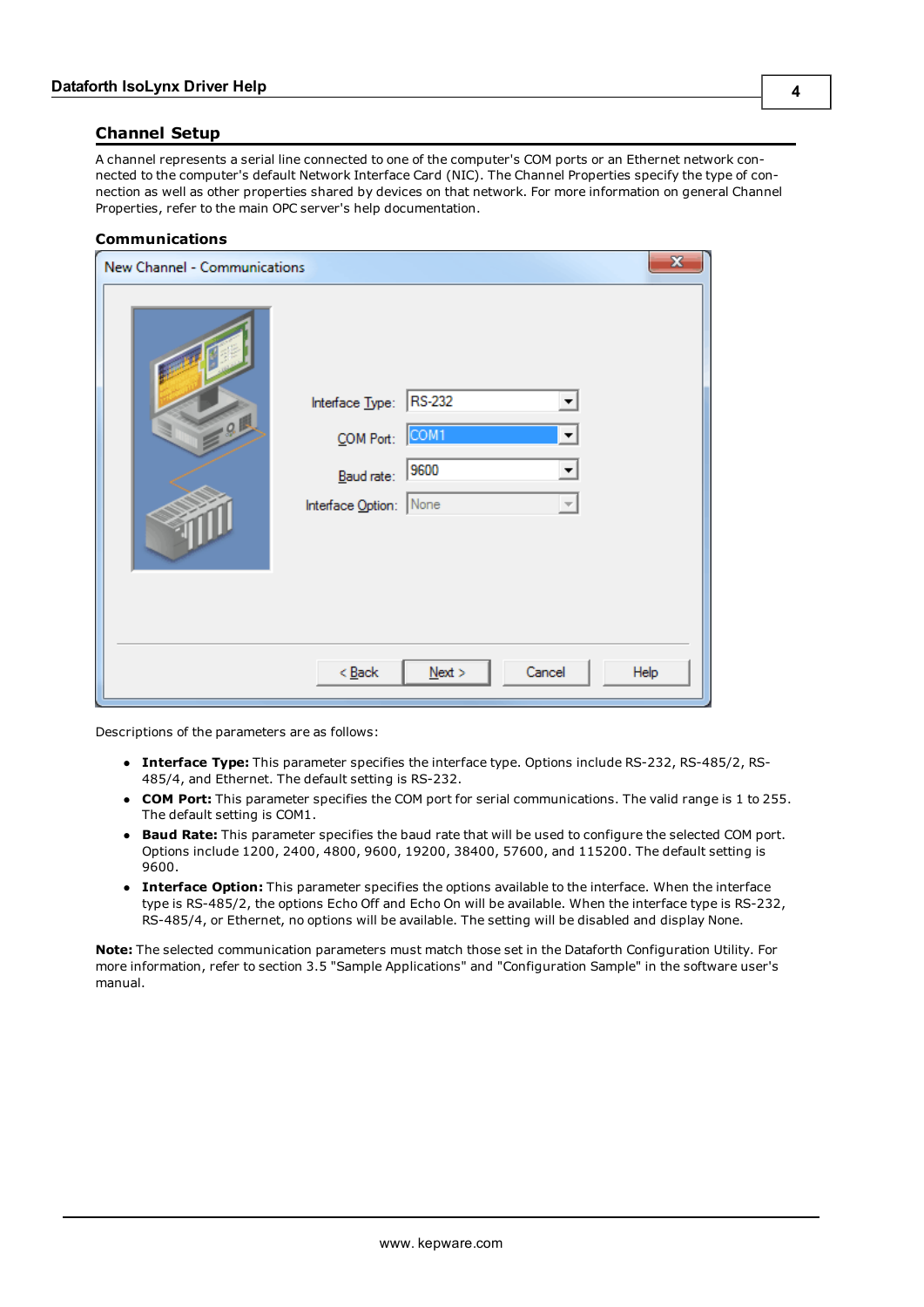#### <span id="page-4-0"></span>**Device Setup**

For more information on general Device Properties, refer to the main OPC server's help documentation.

#### **Supported Devices**

All ISOLYNX SLX100 data acquisition systems that support the ISOLYNX protocol.

#### **Supported Protocols**

ISOLYNX protocol over serial lines and Ethernet.

#### **Networking**

This driver supports communications over serial lines and Ethernet. For more information on ISOLYNX communications and connections, refer to Section 7.0 of ISOLYNX hardware user's manual.

#### **Maximum Number of Supported Channels and Devices**

The maximum number of supported channels is 100. The maximum number of devices supported per channel is 16.

#### **IP Address**

This parameter specifies the IP address of the device to poll.

**Note:** TCP/IP must be properly installed in order to use this driver with Ethernet devices. For more information on setting up TCP/IP, refer to Windows documentation.

#### **Port Number**

This parameter specifies the Ethernet port that will be used when connecting to a remote terminal server. The default setting is 9000.

#### **Device Configuration**

Each device on a network must be configured with a unique Address/ID. For information on setting each device's network address, refer to "Network Address Selection" in the ISOLYNX hardware user's manual.

Each additional panel within the system must also have its individual address configured. For more information, refer to ISOLYNX hardware user's manual section on "Analog I/O expansion panel-Address selection" and "Digital I/O expansion panel-Network Address Selection".

The final step in the device setup process is to use the Dataforth supplied configuration utility to configure both the Interface and the I/O. For more information, refer to section 3.5 "Sample Applications" in the software user's manual. It is possible to configure an I/O channel incorrectly or to configure a channel with no I/O module physically present. The best way to verify that the I/O configuration is correct is to perform an auto create of the tag database and then match the tags generated to the actual hardware I/O.

The Ethernet interface board supports up to four simultaneous connections at a time. This means that there can only be up to four devices with same IP address running in the server at one time. These devices can be assigned to one or more channels.

When configuring a device's IP address and associated items using Dataforth's configuration utility, pay attention to the Keep Alive item. This item defines how long (in seconds) the Ethernet interface board will keep its connection alive when no activity is seen. When using multiple connections to the same device, it is strongly recommended that this item be set to a value of 1. If not, the server may not be able to re-establish a connection to the device when a break occurs in the connection.

**Note 1:** This driver provides multi-threaded processing for optimum performance.

**Note 2:** Each physical device to be polled must be represented by a device object in the server.

**Important:** The communication parameters selected must match those set up with the Dataforth configuration utility. For more information, refer to 3.5 "Sample Applications" and "Configuration Sample" in the software manual.

#### <span id="page-4-2"></span><span id="page-4-1"></span>**Cable Diagrams**

#### **Serial Connections**

For more information, refer to ISOLYNX hardware user's manual, Appendix D-AN302 ISOLYNX I/O expansion network configurations.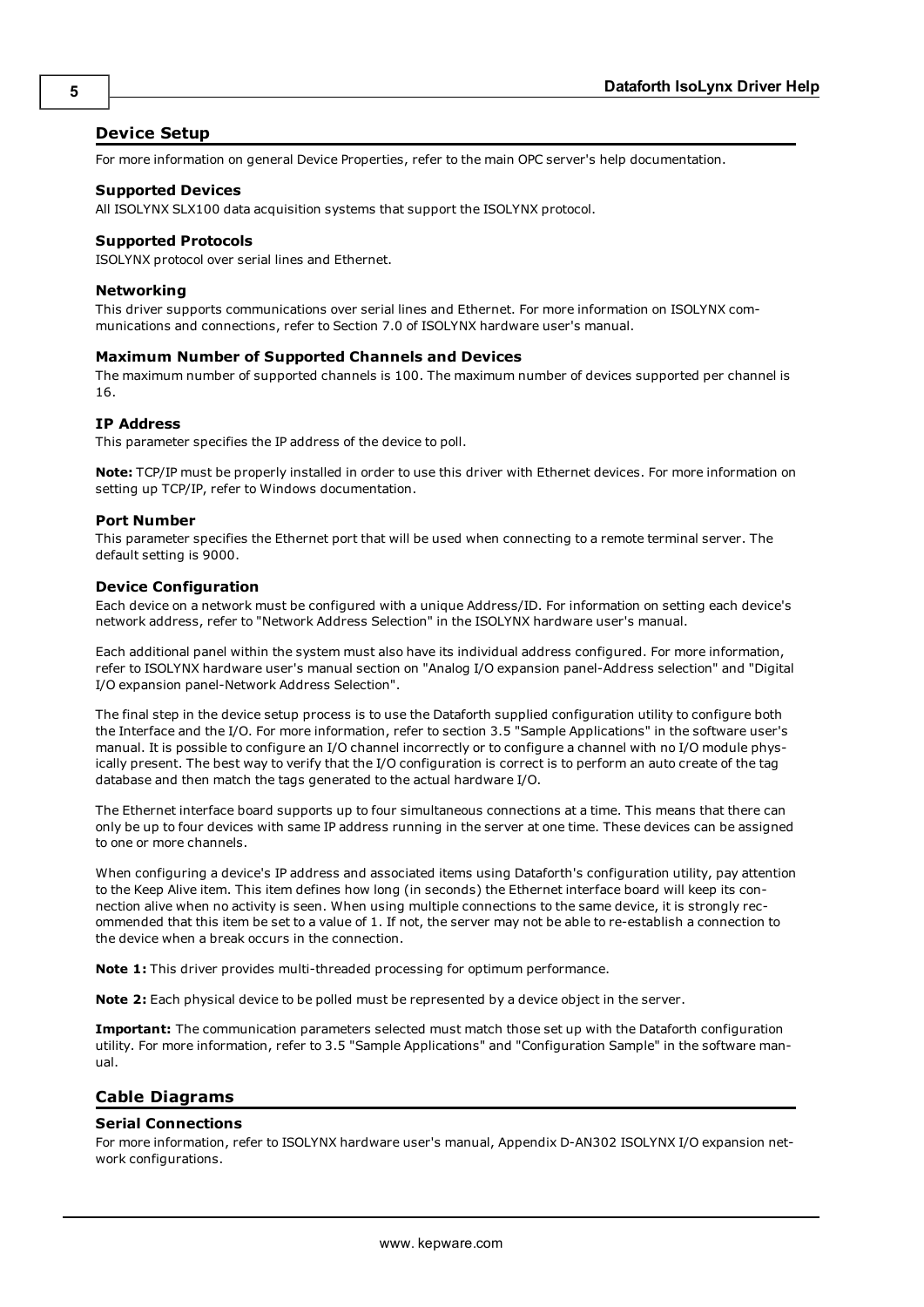#### <span id="page-5-0"></span>**Ethernet Connections**

For more information on RS-232, RS-485 2-wire, RS-485 4-wire and Ethernet connections, refer to Section 7.0 of ISOLYNX hardware user's manual.

Patch Cable (Straight Through)

| $TD +$        | OR/WHT         | $OR/MHT1TD+$   |          |
|---------------|----------------|----------------|----------|
| $-21$<br>TD - | 10R            | ORI            | $2$ TD - |
| $RD + 3$      | <b>GRN/WHT</b> | GRN/WHT 3 RD + |          |
|               | BLU            | BLL            |          |
| 5             | <b>BLU/WHT</b> | <b>BLU/WHT</b> | 5        |
| RD            | GRN            | GRN            | 6 RD     |
|               | <b>BRN/WHT</b> | <b>BRN/WHT</b> |          |
|               | BRN            | BRN            | 8        |
| RJ45          |                |                | RJ45     |





8-pin RJ45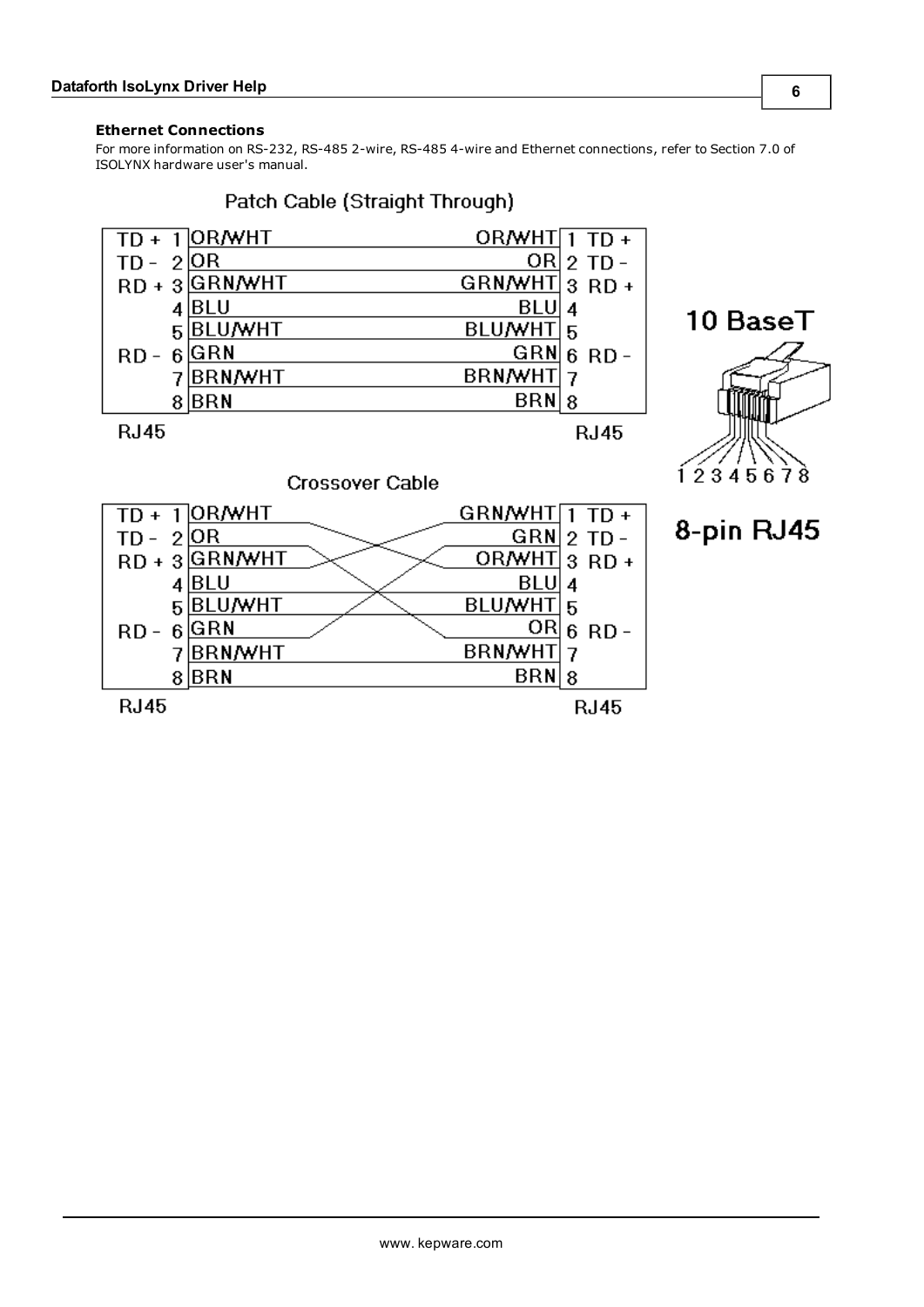### <span id="page-6-0"></span>**Driver Setup**

This driver uses the ISOLYNX Data Acquisition Library, which is comprised of the following six dynamic link libraries.

- LYNXW32.DLL
- \_ISOLYNX.DLL
- \_SUPER.DLL
- **· SUPERCOM.DLL**
- SCRS232.DLL
- SCTCPIP.DLL.

<span id="page-6-1"></span>When the driver is installed, the server will install these components into the Windows system directory.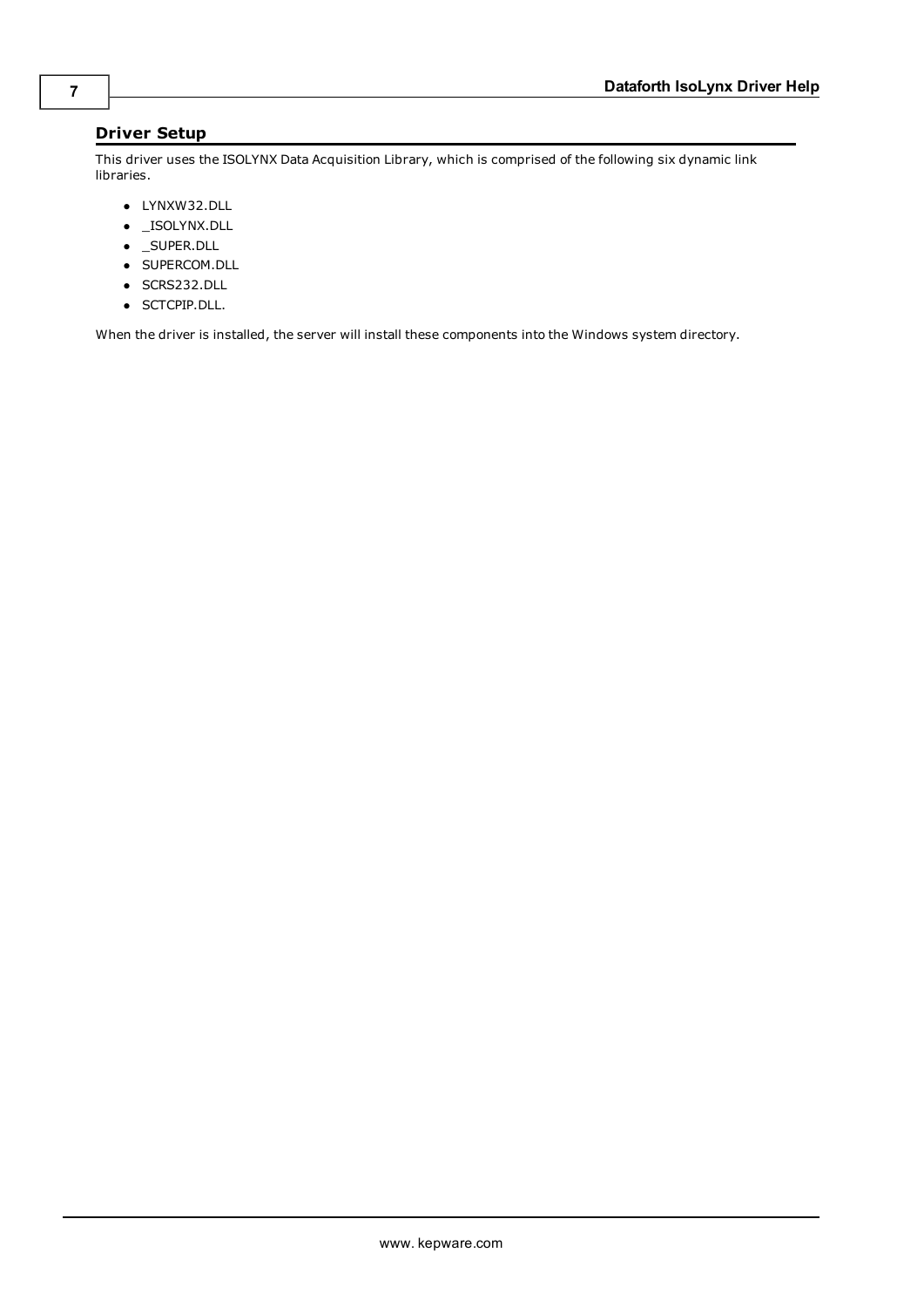#### <span id="page-7-0"></span>**Automatic Tag Database Generation**

The Dataforth IsoLynx Driver supports an automatic tag database generation feature that enables drivers to automatically create tags to access data. It queries the device for its configuration and then uses that information to build a tag database.

#### **OPC Server Configuration**

Automatic tag database generation can be customized to fit the application's needs. The primary control options can be set during the Database Creation step of the Device Wizard or later by clicking **Device Properties** | **Database Creation**. For more information on these settings, refer to the server help documentation.

#### **Operation**

Depending on the configuration, tag generation may start automatically when the server project starts or be initiated manually at some other time. The server's Event Log will show when the tag generation process started, any errors that occurred while the device's configuration was queried and when the process completed.

#### **Group and Tag Naming Conventions**

A group is created for each analog and digital panel in the system. Three subgroups are created under each panel's group for **Configuration**, **Inputs** and **Outputs** tags.

- The Configuration group contains tags that will be used for device configuration. Tag types include AOD, ASW, and DOD.
- The Inputs group contains tags for reading inputs. Tag types include AIA, AIC, and DI.
- l The Outputs group contains tags for reading and writing to outputs. Tag types include AO and DO.

Each tag name includes the panel, tag type and channel number. The following images illustrate a system with two analog panels and two digital panels.

**Note:** Digital panels names are numbered starting at 0 even though they are physically addressed at 8 and up.

#### **Configuration**

| Runtime                                          |                        |                |           |           | $\Box$ $\Box$ $\times$ |
|--------------------------------------------------|------------------------|----------------|-----------|-----------|------------------------|
| File<br>Edit<br>Help<br>View<br>Runtime<br>Tools |                        |                |           |           |                        |
| ΨΩ<br><b>AU</b><br>bż<br>34                      | LY.<br>TA.<br>Ea 1     | 匷              |           |           |                        |
| G)<br>Channel1<br>Fŀ                             | Tag Name               | <b>Address</b> | Data Type | Scan Rate | Scaling                |
| Device1                                          | Panel0_AOD_Channel0    | 00:AOD:00      | Long      | 100       | None                   |
| Analog Panel 0 <br>后                             | Panel0_AOD_Channel1    | 00:AOD:01      | Long      | 100       | None                   |
| Configuration                                    | Panel0_AOD_Channel10   | 00:AOD:0A      | Long      | 100       | None                   |
| Inputs<br>$\sqrt{2}$                             | Panel0_AOD_Channel2    | 00:AOD:02      | Long      | 100       | None                   |
| Outputs<br>Analog Panel 1                        | Panel0_AOD_Channel4    | 00:AOD:04      | Long      | 100       | None                   |
| Digital_Panel_0<br>F                             | Panel0_AOD_Channel6    | 00:AOD:06      | Long      | 100       | None                   |
| Configuration                                    | Panel0_ASW_Channel11   | 00:ASW:0B      | Long      | 100       | None                   |
| Inputs<br>$\sqrt{2}$                             | Panel0_ASW_Channel3    | 00:ASW:03      | Long      | 100       | None                   |
| <b>Outputs</b>                                   | Panel0_ASW_Channel5    | 00:ASW:05      | Long      | 100       | None                   |
| Digital_Panel_1<br>FFI-                          | Panel0_ASW_Channel7    | 00:ASW:07      | Long      | 100       | None                   |
|                                                  | Panel0_ASW_Channel8    | 00:ASW:08      | Long      | 100       | None                   |
|                                                  | Panel0_ASW_Channel9    | 00:ASW:09      | Long      | 100       | None                   |
|                                                  |                        |                |           |           |                        |
| Devices<br>Advanced<br>$\blacksquare$            | $\left  \cdot \right $ |                |           |           |                        |

#### **Inputs**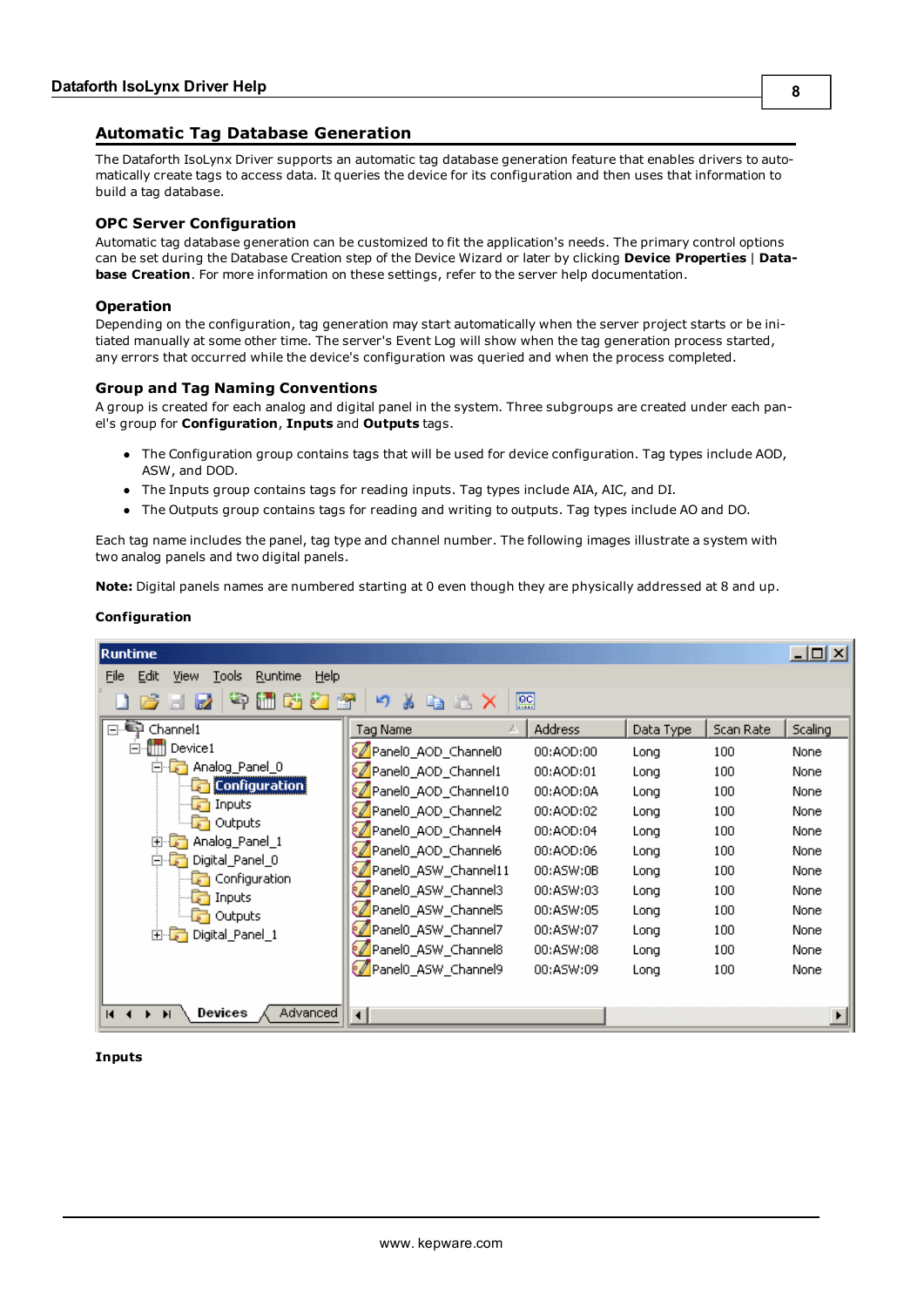| Runtime                                                        |                        |                |           |           | $-10X$  |
|----------------------------------------------------------------|------------------------|----------------|-----------|-----------|---------|
| File<br>Edit<br>Help<br>Runtime<br><b>Tools</b><br><b>View</b> |                        |                |           |           |         |
| 计防行管<br>ಇ<br>la2<br>H                                          | LY.<br>¥<br>BX<br>lia. | 鸥              |           |           |         |
| $\Box$<br>Channel1                                             | Tag Name               | <b>Address</b> | Data Type | Scan Rate | Scaling |
| <b>TH</b> Device1                                              | Panel0_AIA_Channel1    | 00:AIA:01      | Long      | 100       | None    |
| Analog Panel 0<br>Ėŀ<br>$\sqrt{2}$                             | Panel0_AIA_Channel11   | 00:AIA:0B      | Long      | 100       | None    |
| Configuration                                                  | Panel0_AIA_Channel3    | 00:AIA:03      | Long      | 100       | None    |
| <b>Inputs</b>                                                  | Panel0_AIA_Channel5    | 00:AIA:05      | Long      | 100       | None    |
| Outputs<br>Analog_Panel_1<br>曱                                 | Panel0_AIA_Channel7    | 00:AIA:07      | Long      | 100       | None    |
| Digital_Panel_0<br>F۱۰                                         | Panel0_AIA_Channel9    | 00:AIA:09      | Long      | 100       | None    |
| Configuration<br>$\sqrt{2}$                                    | Panel0_AIC_Channel1    | 00:AIC:01      | Long      | 100       | None    |
| Inputs<br>$\sqrt{2}$                                           | Panel0_AIC_Channel11   | 00:AIC:OB      | Long      | 100       | None    |
| Outputs                                                        | &Panel0_AIC_Channel3   | 00:AIC:03      | Long      | 100       | None    |
| Digital_Panel_1<br>F-I<br>后                                    | Panel0_AIC_Channel5    | 00:AIC:05      | Long      | 100       | None    |
|                                                                | Panel0_AIC_Channel7    | 00:AIC:07      | Long      | 100       | None    |
|                                                                | Panel0_AIC_Channel9    | 00:AIC:09      | Long      | 100       | None    |
|                                                                |                        |                |           |           |         |
| Devices<br>Advanced<br>$\blacksquare$<br>$\blacktriangleright$ | $\blacktriangleleft$   |                |           |           |         |

#### **Outputs**

| Runtime                                                        |                       |          |           |           | $\Box$ o $\Box$ |
|----------------------------------------------------------------|-----------------------|----------|-----------|-----------|-----------------|
| Eile<br>Edit<br><b>View</b><br><b>Runtime</b><br>Help<br>Tools |                       |          |           |           |                 |
| 中用的红色<br><b>b</b><br>ы                                         | <b>BX</b><br>LO.<br>Ж | 匷        |           |           |                 |
| 日中<br>Channel1                                                 | Tag Name              | Address  | Data Type | Scan Rate | Scaling         |
| 白·       Device1                                               | Panel0_AO_Channel0    | 00:AO:00 | Long      | 100       | None            |
| 白 C Analog_Panel_0                                             | Panel0_AO_Channel10   | 00:AO:0A | Long      | 100       | None            |
| Configuration                                                  | Panel0_AO_Channel2    | 00:AO:02 | Long      | 100       | None            |
| Inputs<br>$-5$<br><b>Outputs</b>                               | Panel0_AO_Channel4    | 00:AO:04 | Long      | 100       | None            |
| Analog_Panel_1<br>由                                            | Panel0_AO_Channel6    | 00:AO:06 | Long      | 100       | None            |
| Digital_Panel_0<br>闩                                           | Panel0_AO_Channel8    | 00:AO:08 | Long      | 100       | None            |
| <b>Configuration</b>                                           |                       |          |           |           |                 |
| $\Box$ Inputs                                                  |                       |          |           |           |                 |
| <b>Doutputs</b>                                                |                       |          |           |           |                 |
| 由 Digital_Panel_1                                              |                       |          |           |           |                 |
|                                                                |                       |          |           |           |                 |
|                                                                |                       |          |           |           |                 |
|                                                                |                       |          |           |           |                 |
| Devices<br>Advanced<br>$\blacksquare$<br>$\blacktriangleright$ | $\blacktriangleleft$  |          |           |           |                 |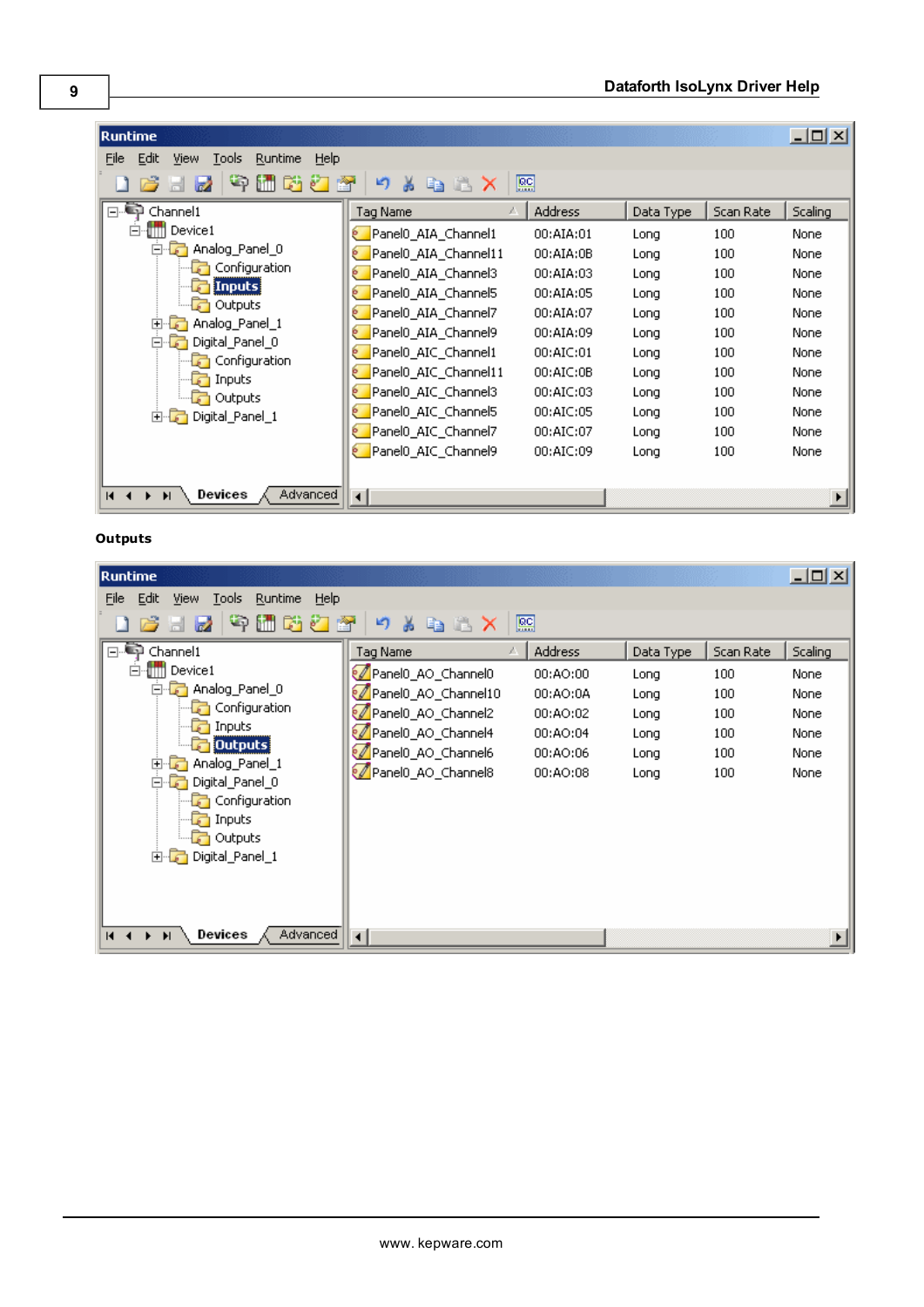### <span id="page-9-0"></span>**Data Types Description**

|                | Data Type Description                                           |
|----------------|-----------------------------------------------------------------|
| <b>Boolean</b> | Library returns a signed 32 bit value which is either a 0 or 1. |
| Long*          | Library returns a signed 32 bit value.                          |

\*Even though the data type is Long, all analog values are limited to a range of +32,767 to -32,768.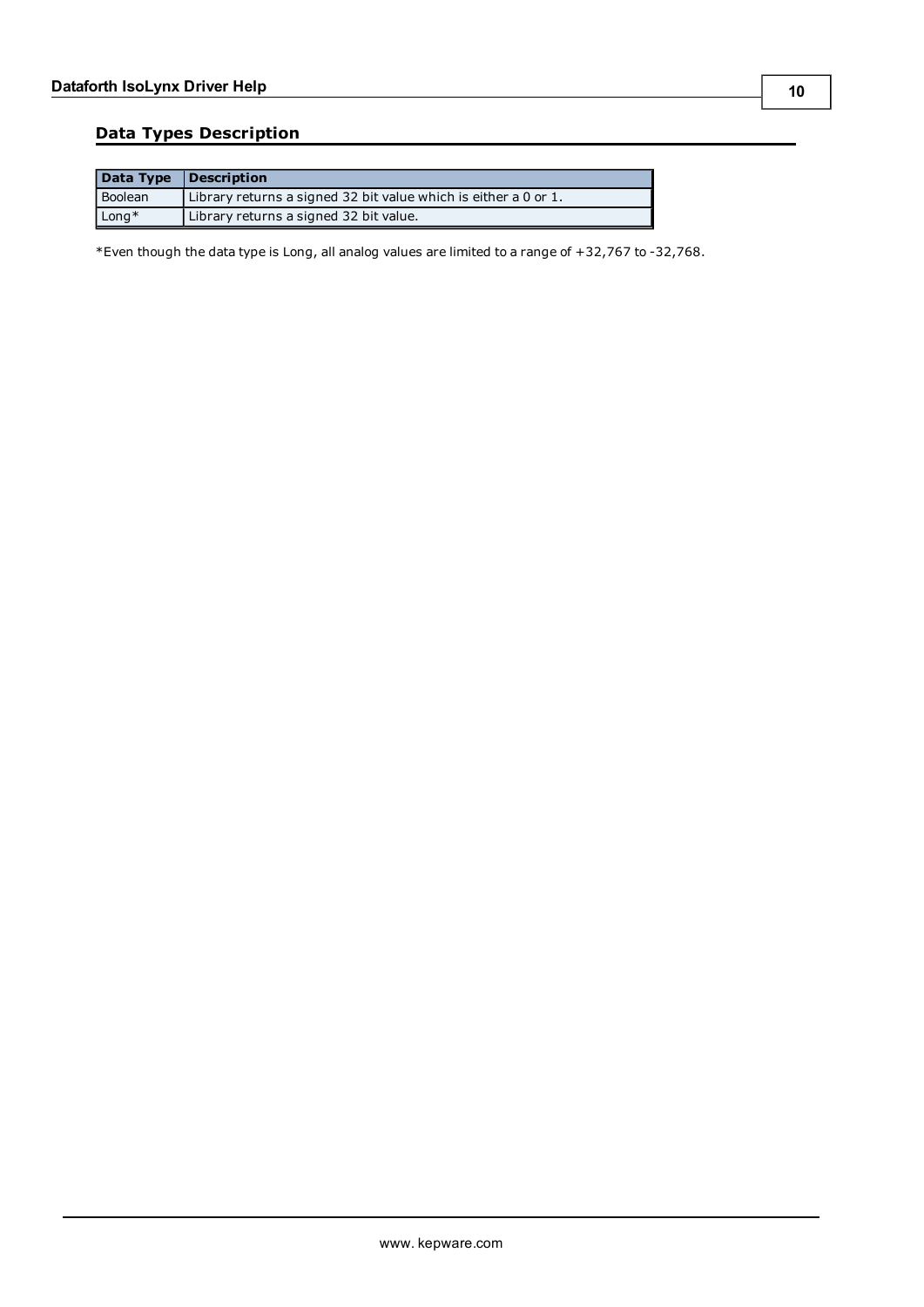### <span id="page-10-0"></span>**Address Descriptions**

| <b>Address</b> | <b>Description</b>     | <b>Syntax</b>                                                            | Data Type   | <b>Access</b> |
|----------------|------------------------|--------------------------------------------------------------------------|-------------|---------------|
| AIC            | Analog Input Current   | <b>PP:AIC:CC</b><br>PP (panel) range: 00-03<br>CC (channel) range: 00-0F | $L$ ong $*$ | Read Only     |
| AIA            | Analog Anput Average   | PP:AIA:CC<br>PP (panel) range: 00-03<br>CC (channel) range: 00-0F        | $Long*$     | Read Only     |
| DI             | Digital Input          | PP:DI:CC<br>PP (panel) range: 08-0F<br>CC (channel) range: 00-0F         | Boolean     | Read Only     |
| AO             | Analog Output          | PP:AO:CC<br>PP (panel) range: 00-03<br>CC (channel) range: 00-0F         | $Long*$     | Read/Write    |
| ASW**          | Analog Sample Weight   | <b>PP:ASW:CC</b><br>PP (panel) range: 00-03<br>CC (channel) range: 00-0F | $L$ ong $*$ | Read/Write    |
| DO             | Digital Output         | PP:DO:CC<br>PP (panel) range: 08-0F<br>CC (channel) range: 00-0F         | Boolean     | Read/Write    |
| <b>AOD</b>     | Analog Output Default  | PP:AOD:CC<br>PP (panel) range: 00-03<br>CC (channel) range: 00-0F        | $L$ ong $*$ | Read/Write    |
| <b>DOD</b>     | Digital Output Default | <b>PP:DOD:CC</b><br>PP (panel) range: 08-0F<br>CC (channel) range: 00-0F | Boolean     | Read/Write    |

The following table lists the address syntax for all of the supported addresses.

\*Even though the data type is Long, all analog values are limited to range of +32,767 to -32,768.

\*\*Tag type ASW (Analog Sample Weight) is a special case in that the value is limited to powers of 2 up to a maximum value of 16384. If an attempt is made to write a value that is not a power of 2, then the next power of 2 will be derived from that value and then written into the device. For example, if a value of 5 is written to an ASW tag, then 5 will be rounded up to 8 and then written to the device. Therefore, when reading back the value written, it will be 8 instead of 5. For more information, refer to section 3.3.4.9 "IOATTR\_ISOLYNX\_AIOPTION\_STRUCT" in the software user's manual.

**Note 1:** Both panel and channel numbers are hexadecimal.

**Note 2:** Analog panel 0 ONLY has a channel range of 0 to B.

**Note 3:** The first digital panel's number would be 8 even though the physical address of the board would be likely set to 0. For more information, refer to section 6.0 "IsoLynx Digital I/O Backpanel Description" in the hardware user's manual.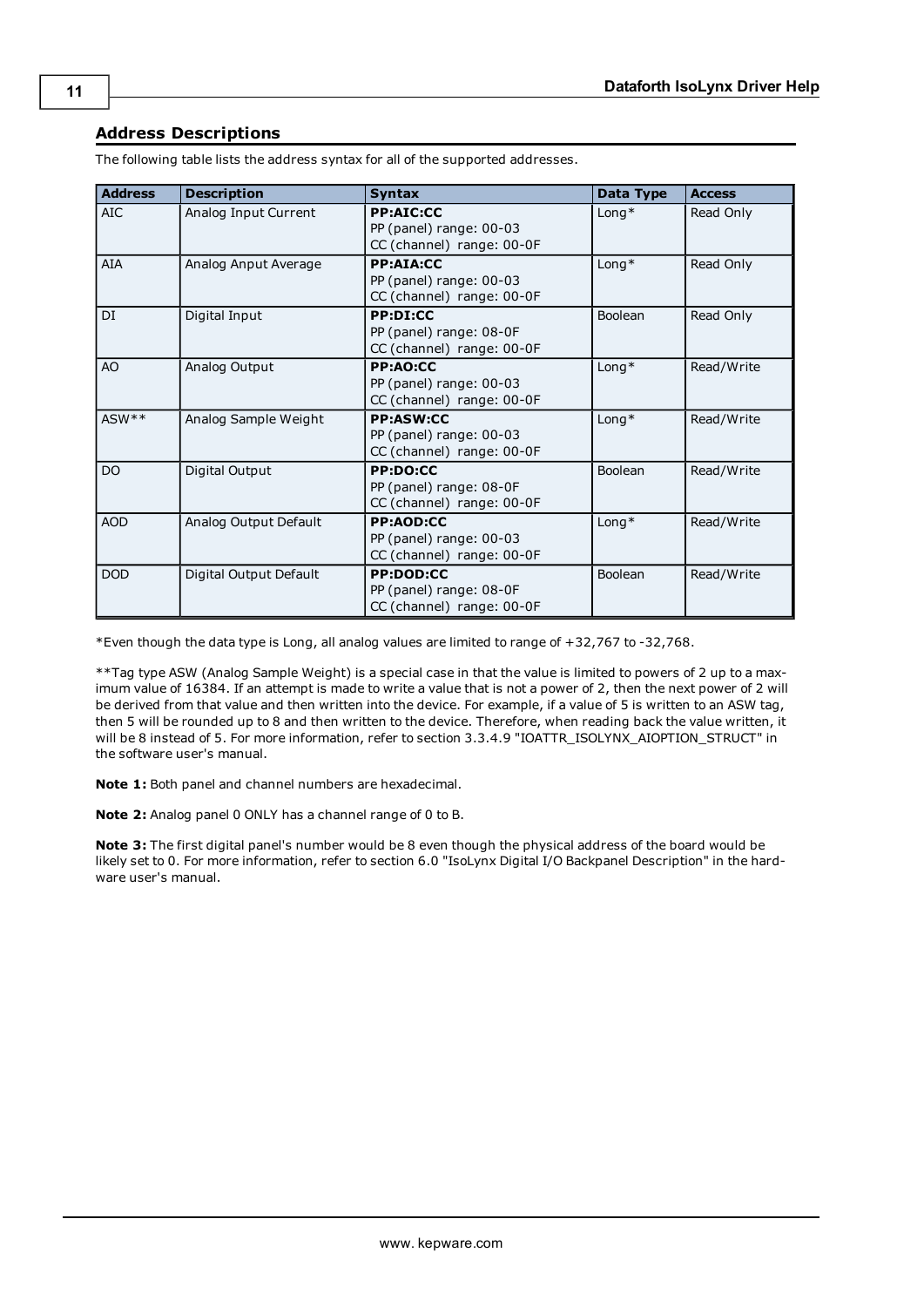#### <span id="page-11-0"></span>**Error Descriptions**

<span id="page-11-2"></span>The following error/warning messages may be generated. Click on the link for a description of the message.

#### **Address Validation**

**[Missing](#page-13-1) [address](#page-13-1) [Device](#page-14-0) [address](#page-14-0) ['<address>'](#page-14-0) [contains](#page-14-0) [a](#page-14-0) [syntax](#page-14-0) [error](#page-14-0) [Address](#page-14-1) ['<address>'](#page-14-1) [is](#page-14-1) [out](#page-14-1) [of](#page-14-1) [range](#page-14-1) [for](#page-14-1) [the](#page-14-1) [specified](#page-14-1) [device](#page-14-1) [or](#page-14-1) [register](#page-14-1) [Data](#page-14-2) [Type](#page-14-2) ['<type>'](#page-14-2) [is](#page-14-2) [not](#page-14-2) [valid](#page-14-2) [for](#page-14-2) [device](#page-14-2) [address](#page-14-2) ['<address>'](#page-14-2) [Device](#page-14-3) [address](#page-14-3) ['<address>'](#page-14-3) [is](#page-14-3) [Read](#page-14-3) [Only](#page-14-3)** 

#### <span id="page-11-3"></span>**Device Status Messages**

**[Device](#page-14-5) ['<device](#page-14-5) [name>'](#page-14-5) [is](#page-14-5) [not](#page-14-5) [responding](#page-14-5) [Unable](#page-15-0) [to](#page-15-0) [write](#page-15-0) [to](#page-15-0) ['<address>'](#page-15-0) [on](#page-15-0) [device](#page-15-0) ['<device](#page-15-0) [name>'](#page-15-0)**

#### <span id="page-11-4"></span>**Driver Error Messages**

**[Device](#page-15-2) ['<device](#page-15-2) [name>'](#page-15-2) [responded](#page-15-2) [with](#page-15-2) [error](#page-15-2) ['<Error](#page-15-2) [Code>'](#page-15-2) [\(Tag](#page-15-2) ['<address>'\)](#page-15-2) [Device](#page-15-3) ['<device](#page-15-3) [name>'](#page-15-3) [responded](#page-15-3) [with](#page-15-3) [error](#page-15-3) ['<Error](#page-15-3) [Code>'](#page-15-3) [\(Tag](#page-15-3) ['<address>'\)](#page-15-3) [during](#page-15-3) [Connect](#page-15-3)**

#### **Automatic Tag Database Generation Messages**

**[Unable](#page-16-1) [to](#page-16-1) [Connect](#page-16-1) [to](#page-16-1) [Device](#page-16-1) [or](#page-16-1) [IO](#page-16-1) [Inquire](#page-16-1) [error](#page-16-1)**

<span id="page-11-1"></span>**See Also: [Dataforth](#page-11-1) [Data](#page-11-1) [Acquisition](#page-11-1) [Library](#page-11-1) [Error](#page-11-1) [Code](#page-11-1) [Descriptions](#page-11-1)**

#### **Dataforth Data Acquisition Library Error Code Descriptions**

The following table lists the Error Codes returned by the Dataforth Data Acquisition Library.

| <b>Error Code</b> | <b>Description</b>                                        |
|-------------------|-----------------------------------------------------------|
| $\overline{0}$    | Success.                                                  |
| 1000              | Client already initialized.                               |
| 1001              | Failed to initialize client.                              |
| 1002              | Client not initialized.                                   |
| 1003              | Logging not enabled.                                      |
| 1004              | Failed to find error text.                                |
| 1005              | Invalid library link type.                                |
| 1006              | Invalid library callback type.                            |
| 1007              | Log file full.                                            |
| 1008              | Memory pointer null.                                      |
| 1009              | Failed to allocate memory.                                |
| 1010              | Failed to create thread.                                  |
| 1011              | Invalid checksum type.                                    |
| 2000              | Invalid communications processor type.                    |
| 2001              | Communications processor library does not exist.          |
| 2002              | Failed to open communications processor device.           |
| 2003              | Invalid communications processor device handle.           |
| 2004              | Communications processor virtual function does not exist. |
| 2005              | Communications processor API function does not exist.     |
| 2006              | Communications timeout.                                   |
| 2007              | Communications cancelled.                                 |
| 2008              | Invalid communications processor configuration type.      |
| 2009              | Communications receive buffer pointer null.               |
| 2010              | Communications send buffer pointer null.                  |
| 2011              | Communications send buffer empty.                         |
| 2012              | Non-blocking communications operation in progress.        |
| 2012              | Communications port not initialized.                      |
| 2030              | Communications send operation with echo failed.           |
| $-2000$           | Non-blocking communications operation pending.            |
| $-2020$           | COM receive buffer overflow.                              |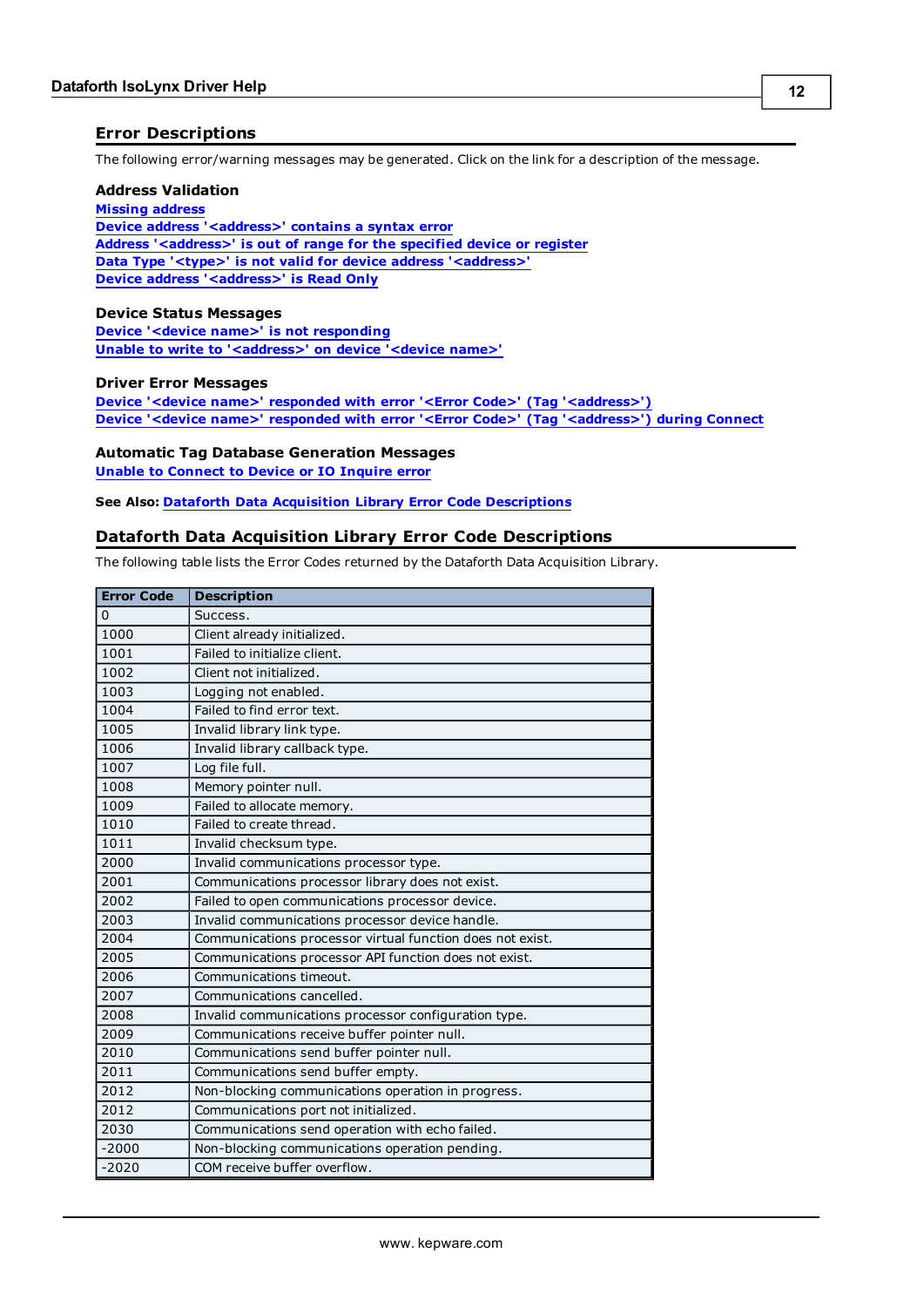| 3000    | Invalid I/O processor type.                        |
|---------|----------------------------------------------------|
| 3001    | I/O processor library does not exist.              |
| 3002    | Failed to open I/O processor device.               |
| 3003    | Invalid I/O processor device handle.               |
| 3004    | I/O processor virtual function does not exist.     |
| 3005    | I/O processor API function does not exist.         |
| 3006    | I/O timeout.                                       |
| 3007    | I/O cancelled.                                     |
| 3008    | Failed to add I/O device to list.                  |
| 3009    | Invalid I/O channel type.                          |
| 3010    | Invalid I/O channel list count.                    |
| 3011    | Invalid I/O channel panel.                         |
| 3012    | Invalid I/O channel number.                        |
| 3013    | I/O channel duplicate.                             |
| 3014    | I/O channel not configured.                        |
| 3015    | Invalid I/O channel group.                         |
| 3016    | Invalid I/O channel order.                         |
| 3017    | Failed to add I/O channel to list.                 |
| 3018    | Failed to parse I/O channel configuration.         |
| 3019    | Invalid I/O channel attribute type.                |
| 3020    | Invalid I/O channel attribute list count.          |
| 3021    |                                                    |
| 3022    | Invalid I/O channel Read/Write control type.       |
|         | I/O processor function not implemented.            |
| 3023    | Invalid I/O channel Read/Write samples.            |
| 3024    | Invalid I/O channel Read/Write channel list count. |
| 3025    | Non-blocking I/O operation in progress.            |
| 3026    | Invalid I/O processor command state.               |
| 3027    | Invalid I/O response.                              |
| 3028    | Invalid I/O response length.                       |
| 3029    | Invalid I/O response checksum or CRC.              |
| 3030    | I/O command not acknowledged.                      |
| $-3000$ | Non-blocking I/O operation pending.                |
| 3100    | Invalid analog I/O range.                          |
| 5000    | Invalid date type.                                 |
| 5001    | Invalid date string.                               |
| 6000    | String not found in file.                          |
| 6001    | Value not found in file.                           |
| 6002    | Error writing string to file.                      |
| 6003    | Error writing value to file.                       |
| $-6000$ | Maximum number of files exceeded.                  |
| 11000   | Failed to initialize serial COM port.              |
| 11001   | Failed to open serial COM port.                    |
| 11002   | Invalid serial COM port.                           |
| 11003   | Serial COM port not present.                       |
| 11004   | Serial COM port already in use.                    |
| 11005   | Invalid serial COM IRQ.                            |
| 11006   | Invalid serial COM flow control.                   |
| 11007   | Invalid serial COM parity.                         |
| 12000   | Failed to initialize socket COM port.              |
| 12001   | Failed to open socket COM port.                    |
| 12002   | Invalid socket COM port.                           |
| 12003   | Failed to connect to socket COM server.            |
| 21000   | Invalid IsoLynx script.                            |
| 21001   | Invalid IsoLynx address.                           |
| 21002   | Invalid Isolynx panel.                             |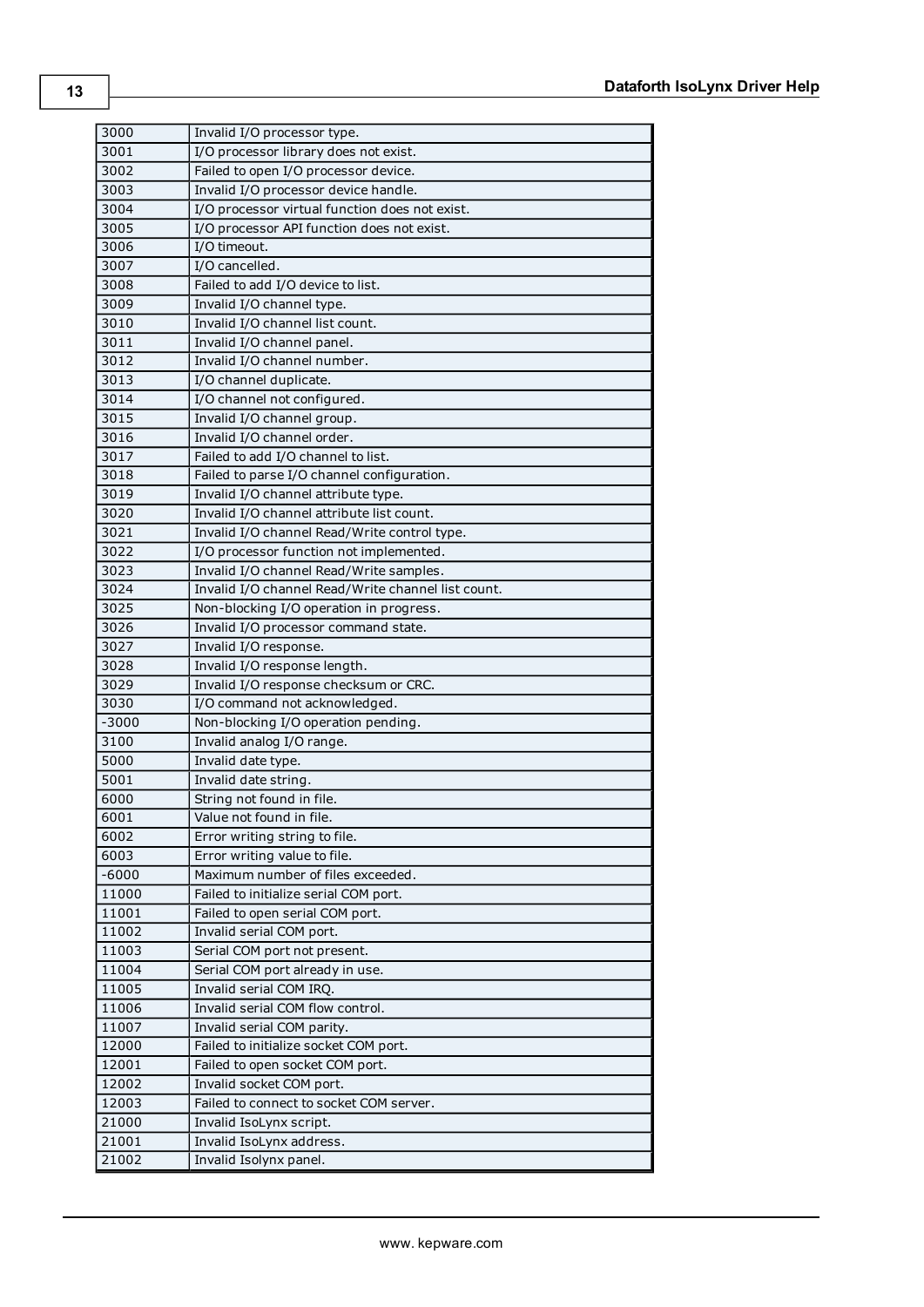| 21020    | Invalid IsoLynx I/F type.                           |
|----------|-----------------------------------------------------|
| 21021    | Invalid IsoLynx I/F options.                        |
| 21022    | Invalid IsoLynx I/F baudrate.                       |
| 21030    | Invalid IsoLynx analog input range.                 |
| 21031    | Invalid IsoLynx analog input average weight.        |
| 21040    | Invalid IsoLynx analog output range.                |
| 21041    | Invalid IsoLynx analog output initial data.         |
| 21060    | Invalid IsoLynx digital output initial data.        |
| 21100    | IsoLynx I/O command not acknowledged.               |
| 21101    | IsoLynx I/O command not acknowledged-Error Code 01. |
| 21102    | IsoLynx I/O command not acknowledged-Error Code 02. |
| 21103    | IsoLynx I/O command not acknowledged-Error Code 03. |
| 21104    | IsoLynx I/O command not acknowledged-Error Code 04. |
| 21105    | IsoLynx I/O command not acknowledged-Error Code 05. |
| 21106    | IsoLynx I/O command not acknowledged-Error Code 06. |
| 21107    | IsoLynx I/O command not acknowledged-Error Code 07. |
| 21108    | IsoLynx I/O command not acknowledged-Error Code 08. |
| 21109    | IsoLynx I/O command not acknowledged-Error Code 09. |
| 21116    | IsoLynx I/O command not acknowledged-Error Code 10. |
| 21117    | IsoLynx I/O command not acknowledged-Error Code 11. |
| 21118    | IsoLynx I/O command not acknowledged-Error Code 12. |
| 21119    | IsoLynx I/O command not acknowledged-Error Code 13. |
| 21120    | IsoLynx I/O command not acknowledged-Error Code 14. |
| 21121    | IsoLynx I/O command not acknowledged-Error Code 15. |
| 21122    | IsoLynx I/O command not acknowledged-Error Code 16. |
| 21123    | IsoLynx I/O command not acknowledged-Error Code 17. |
| 21200    | Invalid IsoLynx IP address.                         |
| 21201    | Invalid IsoLynx subnet mask.                        |
| 21202    | Invalid IsoLynx gateway.                            |
| 21203    | Invalid IsoLynx DNS server.                         |
| 21204    | Invalid keep alive timeout value.                   |
| $-21000$ | IsoLynx I/O configuration does not match script.    |
| $-21001$ | IsoLynx I/F configuration does not match script.    |
| $-21030$ | IsoLynx analog input options do not match script.   |
| $-21040$ | IsoLynx analog output options do not match script.  |
| $-21050$ | IsoLynx digital input options do not match script.  |
| $-21060$ | IsoLynx digital output options do not match script. |
| $-21200$ | IsoLynx network options do not match script.        |

### <span id="page-13-0"></span>**Address Validation**

The following error/warning messages may be generated. Click on the link for a description of the message.

#### **Address Validation**

**[Missing](#page-13-1) [address](#page-13-1) [Device](#page-14-0) [address](#page-14-0) ['<address>'](#page-14-0) [contains](#page-14-0) [a](#page-14-0) [syntax](#page-14-0) [error](#page-14-0) [Address](#page-14-1) ['<address>'](#page-14-1) [is](#page-14-1) [out](#page-14-1) [of](#page-14-1) [range](#page-14-1) [for](#page-14-1) [the](#page-14-1) [specified](#page-14-1) [device](#page-14-1) [or](#page-14-1) [register](#page-14-1) [Data](#page-14-2) [Type](#page-14-2) ['<type>'](#page-14-2) [is](#page-14-2) [not](#page-14-2) [valid](#page-14-2) [for](#page-14-2) [device](#page-14-2) [address](#page-14-2) ['<address>'](#page-14-2) [Device](#page-14-3) [address](#page-14-3) ['<address>'](#page-14-3) [is](#page-14-3) [Read](#page-14-3) [Only](#page-14-3)** 

#### <span id="page-13-1"></span>**Missing address**

**Error Type:** Warning

#### **Possible Cause:**

A tag address that has been specified dynamically has no length.

#### **Solution:**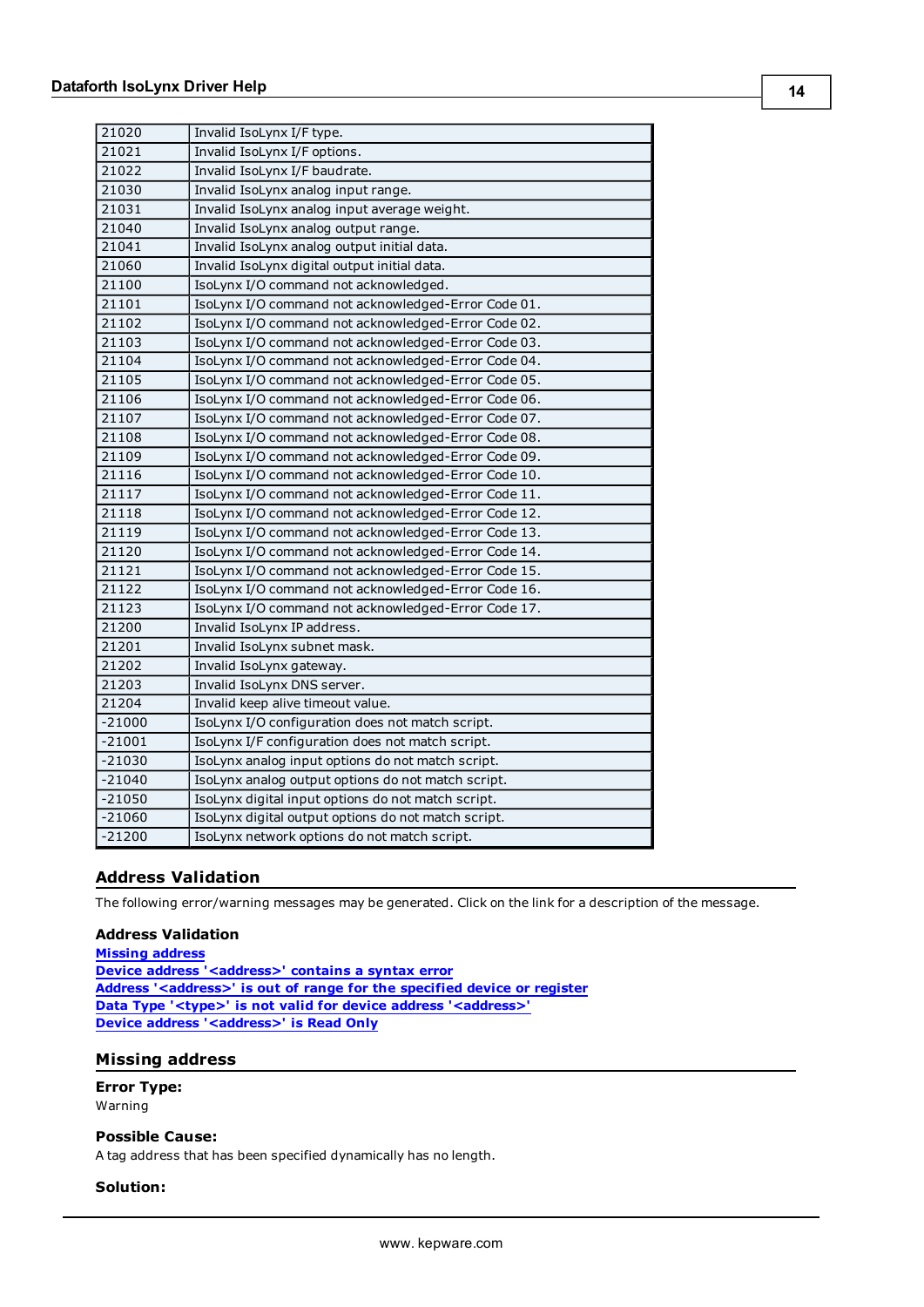<span id="page-14-0"></span>Re-enter the address in the client application.

### **Device address '<address>' contains a syntax error**

#### **Error Type:**

Warning

#### **Possible Cause:**

A tag address that has been specified dynamically contains one or more invalid characters.

#### **Solution:**

<span id="page-14-1"></span>Re-enter the address in the client application.

#### **Address <address>' is out of range for the specified device or register**

#### **Error Type:**

Warning

#### **Possible Cause:**

A tag address that has been specified dynamically references a location that is beyond the range of supported locations for the device.

#### **Solution:**

<span id="page-14-2"></span>Verify that the address is correct; if it is not, re-enter it in the client application.

#### **Data Type '<type>' is not valid for device address '<address>'**

## **Error Type:**

Warning

#### **Possible Cause:**

A tag address that has been specified dynamically has been assigned an invalid data type.

#### **Solution:**

<span id="page-14-3"></span>Modify the requested data type in the client application.

#### **Device address '<address>' is Read Only**

#### **Error Type:**

Warning

#### **Possible Cause:**

A tag address that has been specified dynamically has a requested access mode that is not compatible with what the device supports for that address.

#### **Solution:**

<span id="page-14-4"></span>Change the access mode in the client application.

#### **Device Status Messages**

The following error/warning messages may be generated. Click on the link for a description of the message.

#### **Device Status Messages**

**[Device](#page-14-5) ['<device](#page-14-5) [name>'](#page-14-5) [is](#page-14-5) [not](#page-14-5) [responding](#page-14-5) [Unable](#page-15-0) [to](#page-15-0) [write](#page-15-0) [to](#page-15-0) ['<address>'](#page-15-0) [on](#page-15-0) [device](#page-15-0) ['<device](#page-15-0) [name>'](#page-15-0)**

#### <span id="page-14-5"></span>**Device '<Device name>' is not responding**

## **Error Type:**

Serious

#### **Possible Cause:**

<span id="page-14-6"></span>1. The connection between the device and the Host PC is broken.

2. The IP address or ID assigned to the device is incorrect.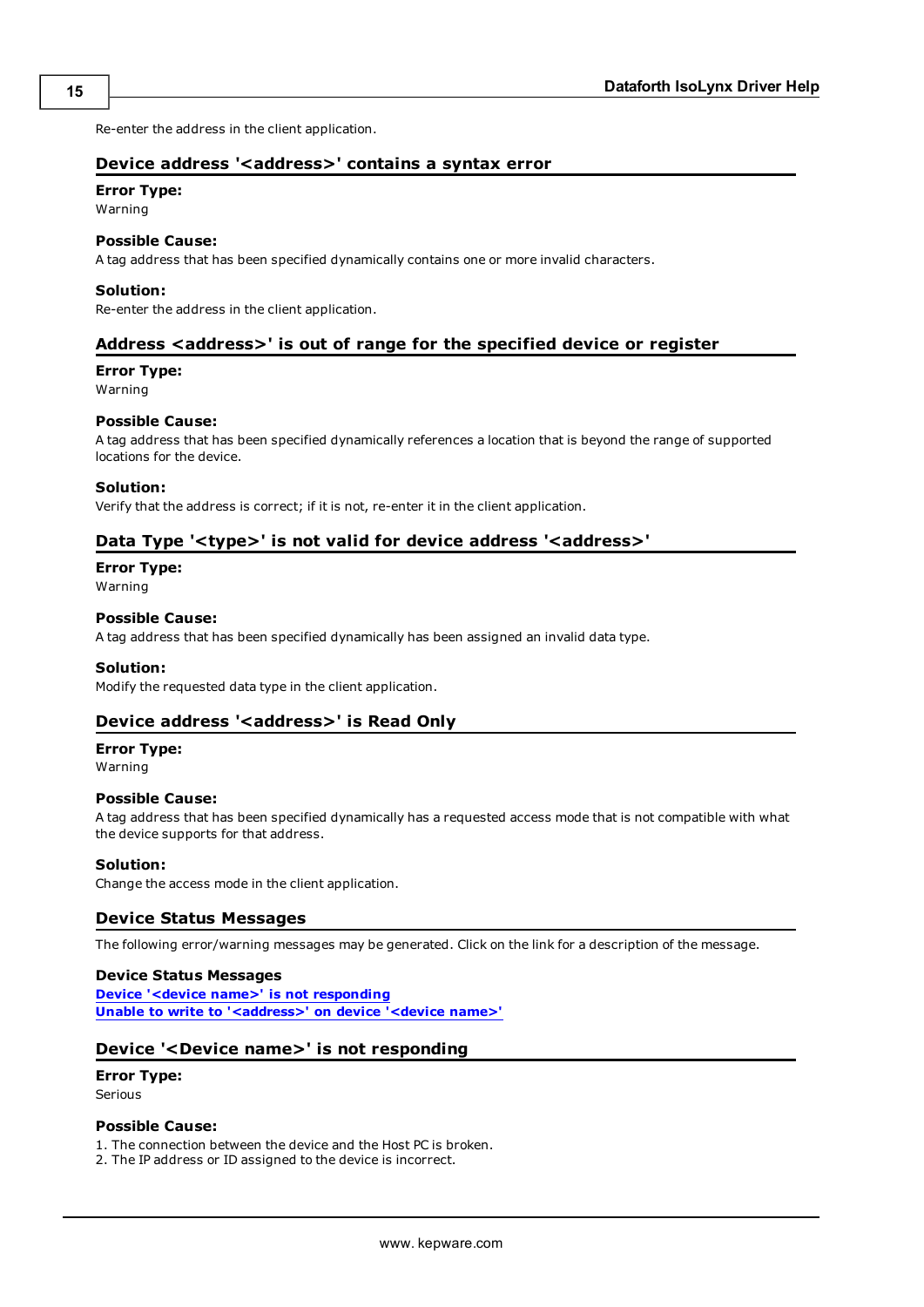3. The response from the device took longer to receive than the amount of time specified in the "Request Timeout" device setting.

4. The interface type, com port or baud rate on device are configured incorrectly.

#### **Solution:**

1. Verify the cabling between the PC and the device.

2. Verify the IP address or ID given to the named device matches that of the actual device.

3. Increase the Request Timeout setting so that the entire response can be handled.

4. Verify that the Communications Channel Properties match those used when the device was configured with

Dataforth configuration utility. For more information, refer to the section on "Communication Interface Reset Jumper" in the hardware user's manual.

<span id="page-15-0"></span>5. Cycle power to device.

### **Unable to write to '<address>' on device '<device name>'**

#### **Error Type:**

Serious

#### **Possible Cause:**

- 1. The connection between the device and the Host PC is broken.
- 2. The IP address or ID assigned to the device is incorrect.
- 3. The interface type, com port or baud rate on device are configured incorrectly.

#### **Solution:**

1. Verify the cabling between the PC and the device.

2. Verify the IP address or ID given to the named device matches that of the actual device.

3. Verify that the Communications Channel Properties match those used when the device was configured with Dataforth configuration utility. For more information, refer to the section on "Communication Interface Reset Jumper" in the hardware user's manual.

#### <span id="page-15-1"></span>**Driver Error Messages**

The following error/warning messages may be generated. Click on the link for a description of the message.

#### **Driver Error Messages**

**[Device](#page-15-2) ['<device](#page-15-2) [name>'](#page-15-2) [responded](#page-15-2) [with](#page-15-2) [error](#page-15-2) ['<Error](#page-15-2) [Code>'](#page-15-2) [\(Tag](#page-15-2) ['<address>'\)](#page-15-2) [Device](#page-15-3) ['<device](#page-15-3) [name>'](#page-15-3) [responded](#page-15-3) [with](#page-15-3) [error](#page-15-3) ['<Error](#page-15-3) [Code>'](#page-15-3) [\(Tag](#page-15-3) ['<address>'\)](#page-15-3) [during](#page-15-3) [Connect](#page-15-3)**

#### <span id="page-15-2"></span>**Device '<device name>' responded with error 'Error Code' (Tag 'address')**

#### **Error Type:**

Serious

#### **Possible Cause:**

- 1. The connection between the device and the Host PC is broken.
- 2. The IP address or ID assigned to the device is incorrect.
- 3. The interface type, com port or baud rate on device are configured incorrectly.

#### **Solution:**

1. Verify the cabling between the PC and the device.

2. Verify the IP address or ID given to the named device matches that of the actual device.

3. Verify that the Communications Channel Properties match those used when the device was configured with Dataforth configuration utility. For more information, refer to the section on "Communication Interface Reset Jumper" in the hardware user's manual.

#### **Note:**

The error code detailed in the message was returned by the Dataforth Data Acquisition Library . For more information, refer to **[Dataforth](#page-11-1) [Data](#page-11-1) [Acquisition](#page-11-1) [Library](#page-11-1) [Error](#page-11-1) [Code](#page-11-1) [Descriptions](#page-11-1)**.

### <span id="page-15-3"></span>**Device '<device name>' responded with error 'Error Code' (Tag 'address') during Connect**

#### **Error Type:**

Serious

#### **Possible Cause:**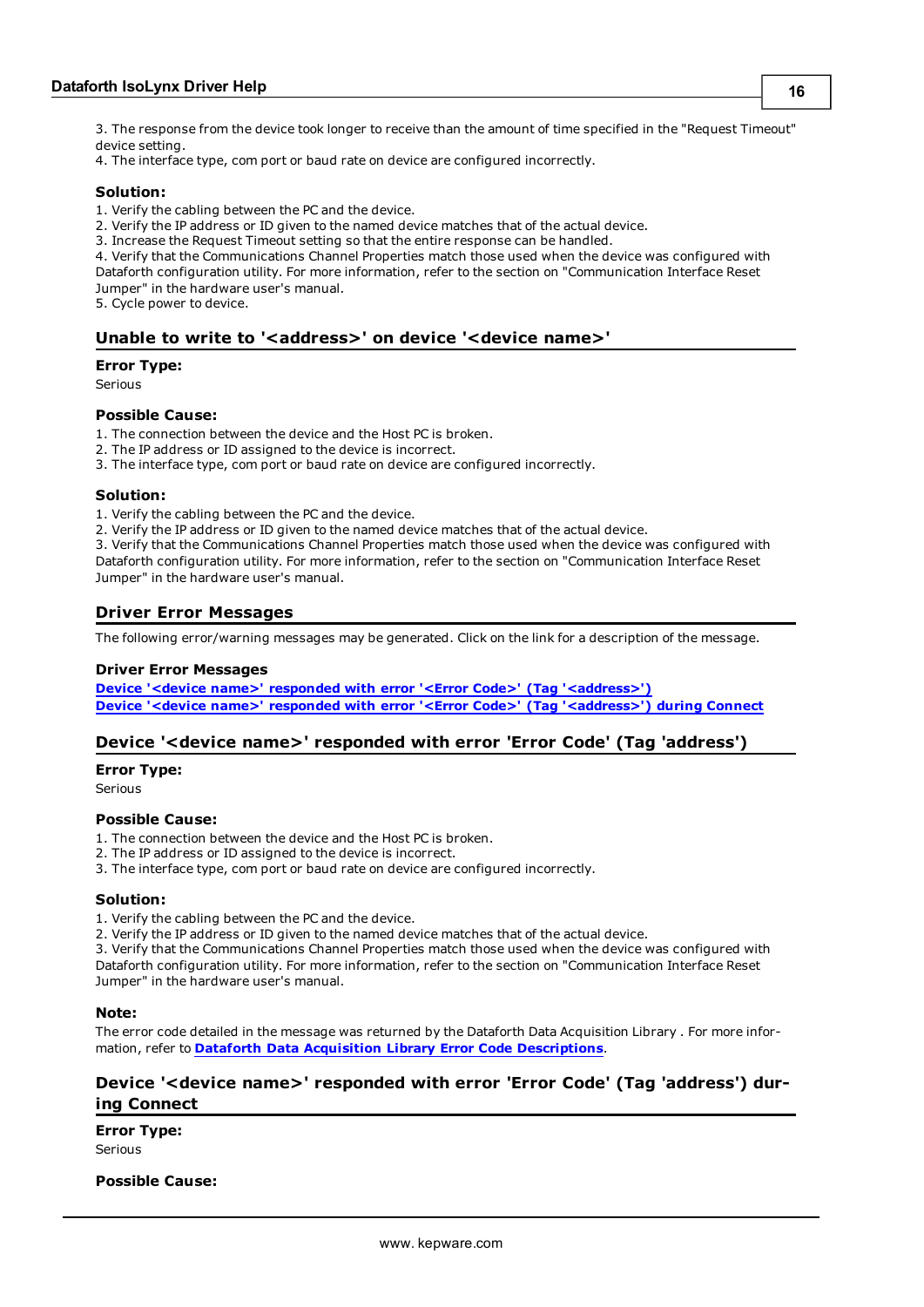- 1. The connection between the device and the Host PC is broken.
- 2. The IP address or ID assigned to the device is incorrect.
- 3. The interface type, com port or baud rate on device are configured incorrectly.

#### **Solution:**

1. Verify the cabling between the PC and the device.

2. Verify the IP address or ID given to the named device matches that of the actual device.

3. Verify that the Communications Channel Properties match those used when the device was configured with Dataforth configuration utility. For more information, refer to the section on "Communication Interface Reset Jumper" in the hardware user's manual.

#### **Note:**

The error code detailed in the message was returned by the Dataforth Data Acquisition Library while trying to connect to the device. For more information, refer to **[Dataforth](#page-11-1) [Data](#page-11-1) [Acquisition](#page-11-1) [Library](#page-11-1) [Error](#page-11-1) [Code](#page-11-1) [Descrip](#page-11-1)[tions](#page-11-1)**.

#### <span id="page-16-0"></span>**Automatic Tag Database Generation Messages**

The following error/warning messages may be generated. Click on the link for a description of the message.

#### **Automatic Tag Database Generation Messages**

<span id="page-16-1"></span>**[Unable](#page-16-1) [to](#page-16-1) [Connect](#page-16-1) [to](#page-16-1) [Device](#page-16-1) [or](#page-16-1) [IO](#page-16-1) [Inquire](#page-16-1) [error](#page-16-1)**

#### **Unable to Connect to Device or IO Inquire error during tag Database Creation**

#### **Error Type:**

Serious

#### **Possible Cause:**

1. The connection between the device and the Host PC is broken.

- 2. The IP address or ID assigned to the device is incorrect.
- 3. The interface type, com port or baud rate on device are configured incorrectly.
- 4. The I/O configuration set with Dataforth configuration utility is incorrect.

#### **Solution:**

1. Verify the cabling between the PC and the device.

2. Verify the IP address or ID given to the named device matches that of the actual device.

3. Verify that the Communications Channel Properties match those used when the device was configured with Dataforth configuration utility. For more information, refer to the section on "Communication Interface Reset Jumper" in the hardware user's manual.

4. Run the Dataforth configuration utility and verify that the I/O configuration matches the physical hardware.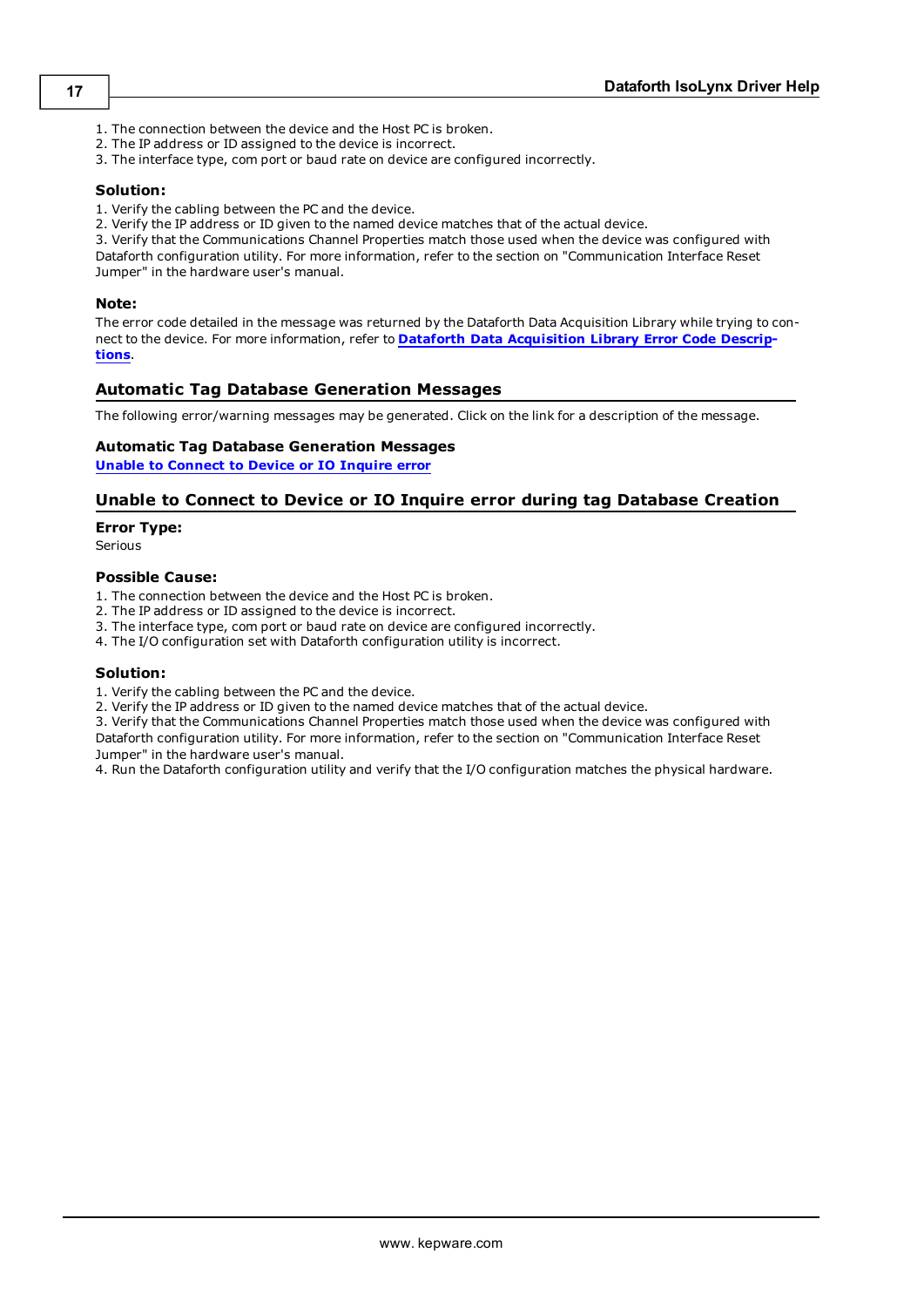# <span id="page-17-0"></span>**Index**

## **A**

| Address ' <address>' is out of range for the specified device or register 15</address> |  |
|----------------------------------------------------------------------------------------|--|
| Address Descriptions………………………………………………………………………………………11                                |  |
|                                                                                        |  |
|                                                                                        |  |
|                                                                                        |  |

## **C**

## **D**

| Device ' <device name="">' responded with error '<error code="">' (Tag '<address>') 16</address></error></device>             |  |
|-------------------------------------------------------------------------------------------------------------------------------|--|
| Device ' <device name="">' responded with error '<error code="">' (Tag '<address>') during Con- 16</address></error></device> |  |
|                                                                                                                               |  |
|                                                                                                                               |  |
|                                                                                                                               |  |
|                                                                                                                               |  |
|                                                                                                                               |  |
|                                                                                                                               |  |

## **E**